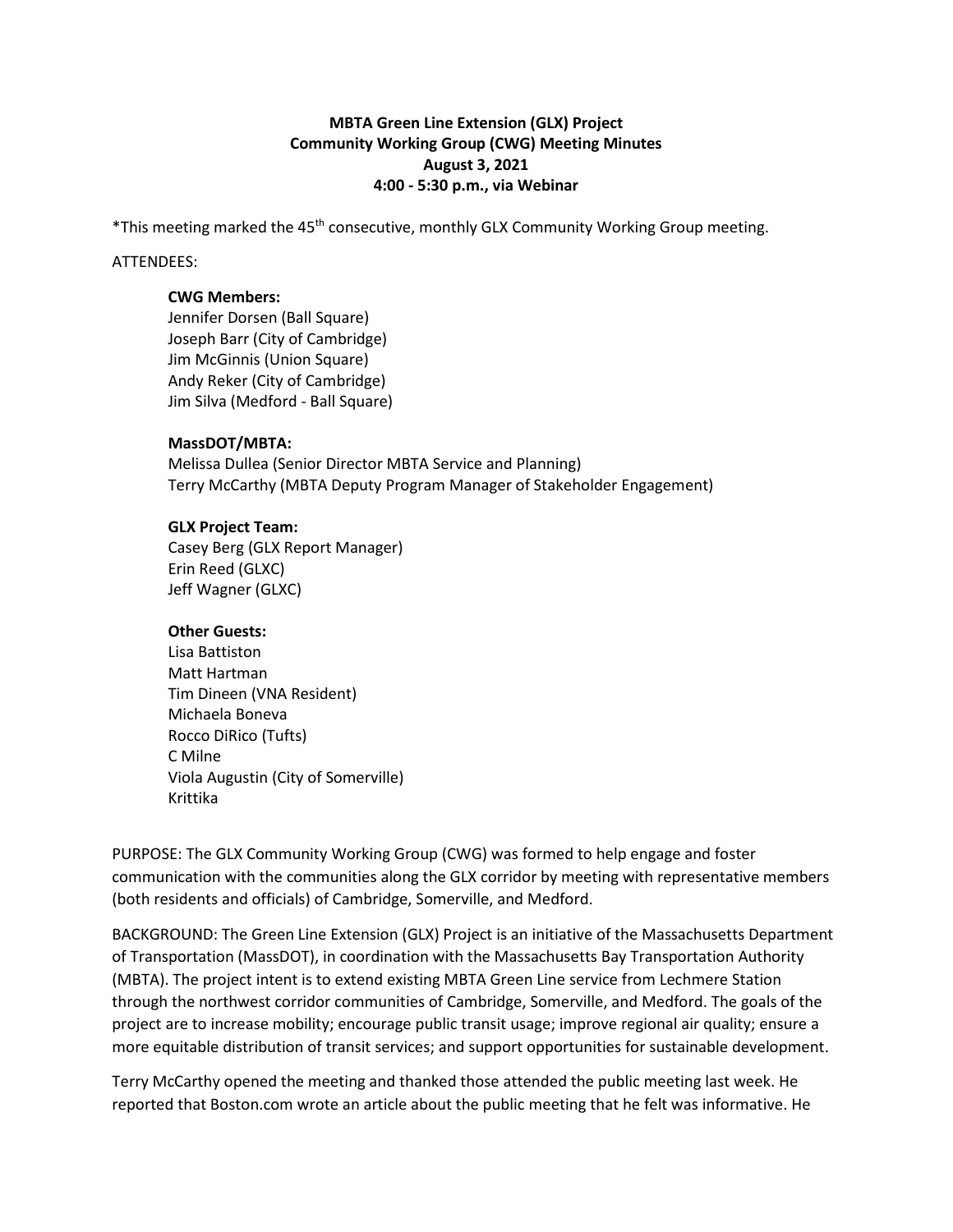also indicated that the project would begin to transition from construction updates, and that subsequent meetings will be focused on opening the stations, etc. Terry then reviewed the agenda and went on to provide a Safety Moment involving hand safety facts. Some safety tips included making sure you can see what you're working on with your hands, minding lock-out tag-out (LOTO) procedures, and always wearing Personal Protection Equipment (PPE) when entering a construction site.

Terry went on to present an overview of the project drainage and an update on the flooding at Washington Street in July. He started by presenting a map to show the areas that have been improved due to the project's drainage and the coordination done with other cities and developments to construct the drainage systems. The work done on GLX benefits more than just the project; it also positively impacts drainage in some of the surrounding areas. Terry showed a before and after of the drainage system along the Right of Way.

Terry explained that at Washington Street, GLX is building a brand-new pump station. In the meantime, portable pumps are being used that mimic the same capacity as the pump stations that are being constructed. During the July flooding event, these portable pumps were receiving a backflow, which they should not, so GLXC cleaned them out and retested them when the waters receded.

Terry showed a detail of the old pump station (prior to the GLX project) with two horsepower pumps that had the ability to pump 300 gallons per minute. He also showed a detail of the new pump station, which has three 100 horsepower pumps and can pump 10,000 gallons per minute, a significant upgrade. Terry further explained how the GLX drainage system ties into the drainage systems of the surrounding municipalities and where the water is drained to. He briefly described that Union Square Station Flood Mitigation System: Future Detention Basin Project, which would control tailwater in the area.

He followed with an update on the interim condition of the Union Square Station and GLX coordination with US2, the neighboring developer. He showed the drawing of the elevator that US2 will be installing off of Prospect Street Bridge and confirmed that the new elevator will have a staircase next to it. While the Union Branch will open in December 2021, the elevator at US2 is scheduled to be complete closer to late summer 2022. To access the station in the interim, there will be a path off of Bennett Court. Terry showed a rendering of this path with a fence between the interim path and US2 construction as well as a rendering of what the station entrance/path will look like when completed.

Jim McGinnis thanked Terry for the thorough explanation of the drainage at Washington Street Pump Station, and said it sounds like the new pump will go a long way resolving the flooding problem. Jim also said he is pleased to see that there will be a staircase next to the elevator at Union Square Station.

Andy Reker requested that Terry return to the interim rendering slide and asked for confirmation of the orientation of the path entrance. Terry said they are working with the developer to make the path as good as possible while waiting for the elevator.

Jeff Wagner then provided a construction update.

- Jeff said that the VMF is in the process of being handed over to the MBTA Operations soon, which is a major achievement.
- Jeff also announced that three different types of Green Line vehicles arrived at the VMF last week. He explained in detail the extensive coordination needed to deliver the vehicles, including